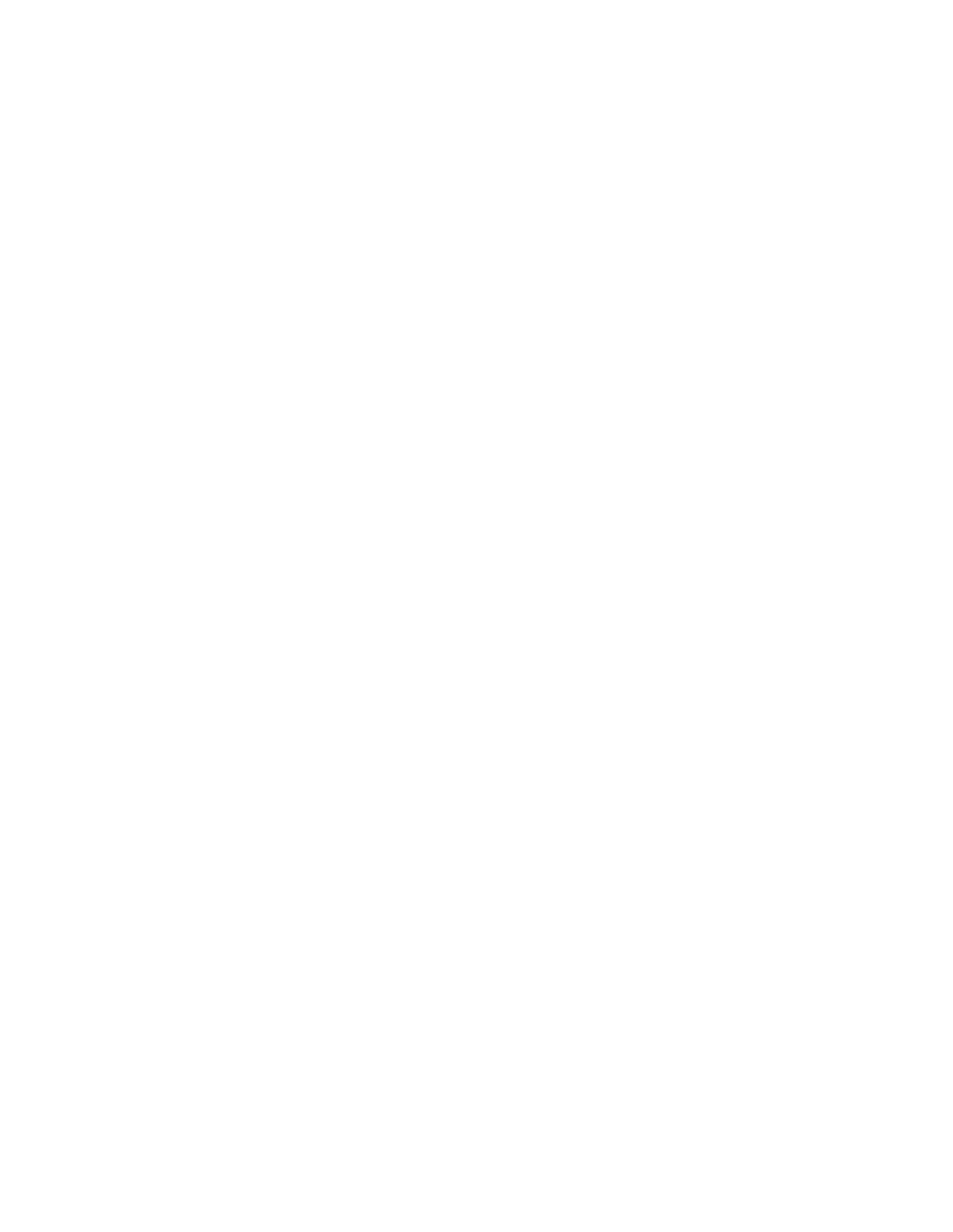PEABODY PREPARATORY VOICE DEPARTMENT

presents

# **DIDO AND AENEAS**

An opera by Henry Purcell Libretto by Nahum Tate, after Virgil

Andrew Stewart, Music Director and Piano Madeleine Gray, Director, Voice Performance Academy Zoë Johnstone Stewart, Director, Guitar Performance Academy

#### CAST (ORDER OF APPEARANCE)

| Belinda, a Courtier. Isabel Marcus                      |  |
|---------------------------------------------------------|--|
| Dido, Oueen of Carthage. Lulu Hassanein                 |  |
| <b>Aeneas, a Trojan Hero</b> Christopher Kirby-Saunders |  |
|                                                         |  |
| <b>Samantha Lewis</b>                                   |  |
|                                                         |  |
| <b>First Witch</b> Samantha Lewis                       |  |
| Second Witch. Lillian Hoehl                             |  |
| Sailor Christopher Kirby-Saunders                       |  |

# **GUITAR PERFORMANCE ACADEMY**

**Edward Kan** Matthew Kuczajda Harris Levy Ayan Makode Genevieve Matanoski Mara O'Reilly Luke Schroeder

# ABOUT THIS PERFORMANCE

Vocal Performance Academy was never intended as a production class. However, at the first session this year it occurred to me that we had exactly the right voices to present a concert performance of Dido and Aeneas and, with the support of students' teachers, departmental faculty, and the blessing of Preparatory Director Maria Mathieson, we decided to make this work the focus of VPA for the year, while continuing to fulfill VPA's mission of enrichment classes for advanced teen singers. Since January, all classes have directly supported students in learning and preparing these operatic roles, including masterclasses to enhance their understanding of historical performance and dramatic expression. Meeting only once a month for classes or rehearsals, their professionalism and commitment have made this evening's performance possible.

- Madeleine Gray, Director, Voice Performance Academy

In addition to creating a guitar arrangement for the instrumental ritornelli originally for strings and continuo, the students in Guitar Performance Academy had a unique opportunity to learn about baroque performance practice and to compose some original material. For the Chaconne arrangement, students started with a spare four measure sketch found in the back of the 1974 Novello edition. Working with lutenist and Preparatory lute instructor Cole Manel, students learned about conventions of baroque ornamentation in a special workshop, then each composed their own ornamented version of the melody with an additional coaching session. The individual ornamented excerpts were then arranged together to create the cohesive movement we will premiere tonight.

- Zoë Johnstone Stewart, Director, Guitar Performance Academy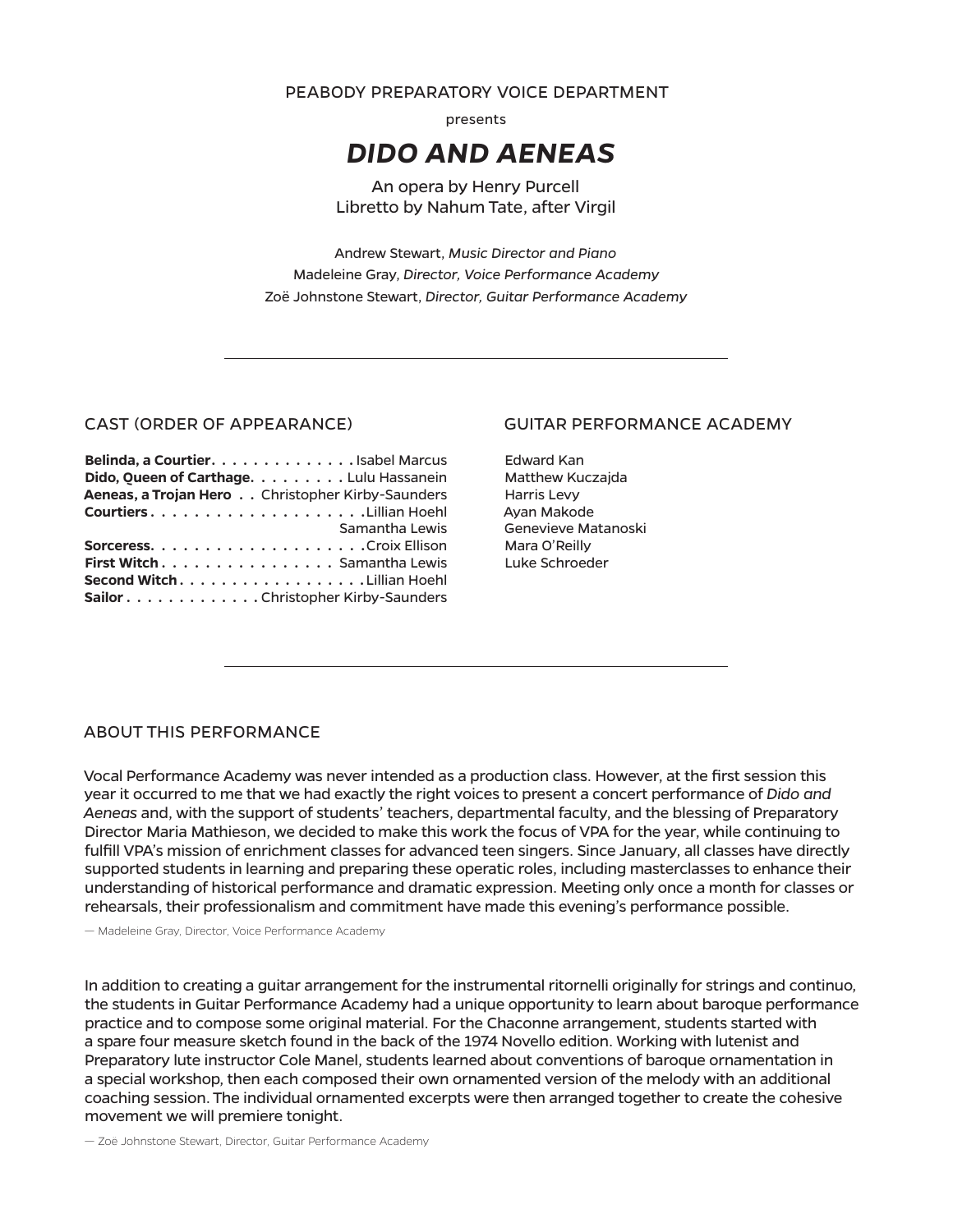# PROGRAM NOTE

Many consider *Dido and Aeneas* to be Purcell's finest work; it is certainly one of his most regularly performed. The first known performance of *Dido and Aeneas* took place at a "School for Young Gentlewomen" in London in 1689, but it was almost certainly performed at Court before this. What has survived is presumed to be a cut-down version for the school: when compared to the text, at least ten minutes of music appears to be missing from the first act, and much of the accompaniment for the dialog would have been improvised by the guitarists who are known to have played at the first performance. Today, our guitarists will play selections of the ritornellos – interludes – between vocal sections, as well as incorporate other guitar music believed to have been included in performances of the composer's time.

There is no question that Purcell lavishes some of his best music on Dido herself. Her first-act aria "Ah, Belinda" is a glorious example of a ground-bass aria, in which the bass line consists of a short phrase that repeats over and over while the melody develops above it; her swan song, "When I am laid in earth," surpasses it as the supreme masterpiece of this difficult form, and one of Britain's greatest musical treasures. It is played every year at the annual commemoration of the nation's war dead on Remembrance Sunday.

The story is taken, very loosely indeed, from Virgil's epic poem *The Aeneid*, in which the Trojan prince Aeneas wanders the Mediterranean after escaping the fall of Troy. In this section (Book IV) Venus and Juno manipulate an intense love affair with Dido, Queen of Carthage, in an attempt to curtail his travels; Jove has other plans, however, and ensures that Aeneas sails for Italy to fulfil his destiny and establish Rome. Purcell's Dido dies of a broken heart; Virgil's dies of rage, and his tale of Dido is the origin story of the Rome-Carthage conflict.

Tate's libretto distills key elements of the Roman classic into a more straightforward love story. In his version, the widowed Queen Dido falls in love with visiting hero Prince Aeneas - when he is duped to leave Carthage and continue his voyage, Dido dies, alone and bereft. Tate replaces the Gods with a meddling Sorceress and two minion Witches who deliver the prophecy that prompts him to leave (many believe the Sorceress represents the Catholic Church, still widely portrayed as a destructive villain in Purcell's time more than 100 years after Henry VIII); he also inexplicably replaces Dido's sister Anna with court confidante Belinda. "Light relief" is provided in the form of the two Witches as they revel in their assignment to separate the lovers with a thunderstorm, and also in the Sailor's song, a selection which seems more like a tavern song, and which is both musically and textually markedly different from the courtly and more elevated style of the rest of the opera.

Henry Purcell died age 35, and lies near Handel in a prime corner of Westminster Abbey, where he had once been the organist. Nahum Tate, the Poet Laureate, is mostly now remembered as the librettist for *Dido and Aeneas*, but is also (unwittingly) commemorated every Christmas with his carol "While shepherds watched their flocks by night."

Today's performance was prepared using the 1974 Novello edition, edited by Thurston Dart and Margaret Laurie. Guitar transcriptions were devised and scribed by Guitar Department Chair Zoë Johnstone Stewart and Music Director Andrew Stewart. While we have omitted choruses for this performance, occasional lines have been included to clarify the story or allow greater musical continuity.

— William Scanlan Murphy and Madeleine Gray

*We offer our indebted thanks to the many who have helped make today's performance possible:* 

**Maria Mathieson,** Director of the Preparatory **Victoria Ritter**, Preparatory Education Manager **Carol Cavey-Miles, Alina Kozinska, and Lori Sen,** Voice Faculty **Cole Manel,** Lute Faculty **James Keretses,** Guitar Faculty **Elissa Edwards and Catrin Davies,** Guest Teachers **Christopher Correlli, Alexander Kostadinov,** Coach/Pianists **Parents of students for their unflagging support.**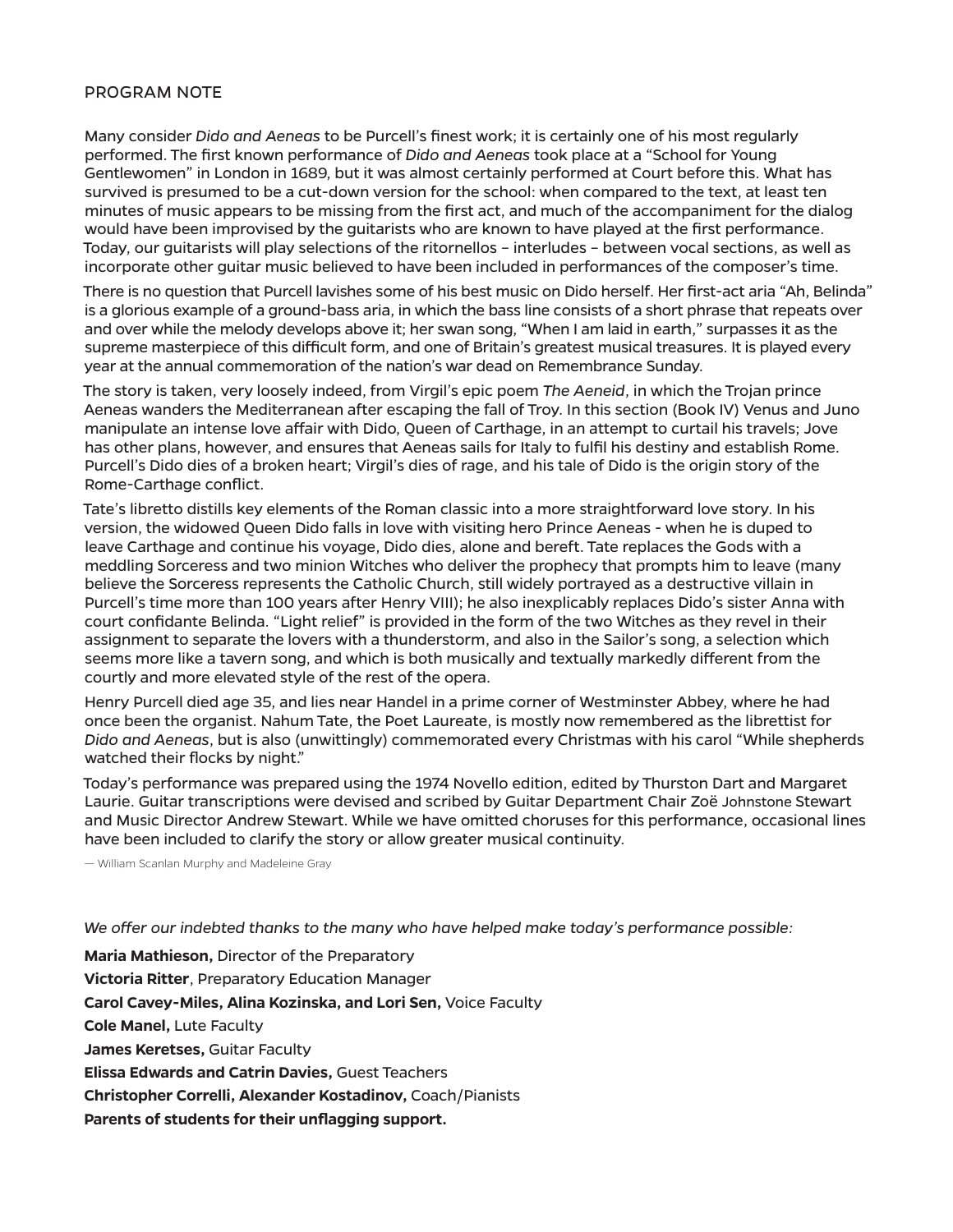# SINGER BIOGRAPHIES (IN ORDER OF APPEARANCE)

#### **Isabel Marcus,** Belinda

Isabel Marcus is a junior at River Hill High School in Clarksville, Maryland. She has been studying voice at Peabody Preparatory for four years and been part of Peabody Children's Chorus for six years. Recent roles include Ms. Honey in *Matilda*, Sarah Bernhardt in *The Complete History of Theatre: Abridged*, and she was a featured performer in Maryland Opera's "First Fridays" series as an alumna of the Maryland Opera Camp for High School singers. She received Honors in the 2022 National Association of Teachers of Singing auditions MDDC District, and was passed on to Regionals. Marcus is also an accomplished pianist and rock climber.

#### **Lulu Hassanein,** Dido

Lulu Hassanein is a graduating senior at Wilde Lake High School in Howard County, Maryland. Recent performances include Donna (*Mamma Mia*) and Wadsworth (*Clue*) at Wilde Lake. She is a regular performer in departmental recitals at Peabody Preparatory, where she has studied Voice and Violin for four and eight years respectively. She recently competed in the NATS auditions under the category, Upper High School Treble, placing 2nd in the MDDC Chapter auditions, and 3rd at the regional level. Additionally, she received Honors in the Upper High School Musical Theatre Treble category. Hassanein is also member of Peabody Children's Chorus and will travel with them this summer on their tour of Italy. Hassanein is also an actor, Jazz performer, Maryland All State Musician, President of her school Choir and Orchestra Departments, Student Director with her school Theatre Company, and violinist with Howard County's annual benefit concert event, WBAL Concert for Kids. She looks forward to continuing her studies in college, as she pursues a dual degree in Music Performance and Music Education.

# **Christopher Kirby-Saunders,** Aeneas; Sailor

Christopher Kirby-Saunders is a high school senior from Williamsburg, Virginia. His list of credits includes many performances as a dancer throughout the region with the Institute of Dance, Williamsburg Dancing with the Stars and others, and he is currently a member of the pre-professional program with The Movement Dance Company. He has been studying classical voice for four years, and as a singer has performed as a featured soloist with the Williamsburg Symphony Orchestra, the "2nd Sundays" concert series in Colonial Williamsburg, the Jamestown Settlement, Yorktown Revolutionary War Museum, Petersburg Civil War Museum, Burton Parrish Church and Williamsburg Music Club; recently he sang to raise money for Williamsburg Youth Music Education and danced to raise money for the organization Big Brothers, Big Sisters. He will be attending Peabody Conservatory for Vocal Performance in Fall 2022.

#### **Lillian Hoehl,** Courtier; Witch 2

Lillian Hoehl is a High School junior in the Laurel Springs distance learning program. In 2021 she sang Annina in Center Stage Opera's production of Verdi's *La Traviata*, and was in the first post-COVID theater production of the Victorian Lyric Opera Company (VLOC), *From Paris to Vienna*, in which she sang Clo Clo in an excerpt from Franz Lehar's *The Merry Widow*; she also played the speaking role of Ida in VLOC's first ever Zoom production, *A Gilbert and Sullivan Drawing Room*. She has sung in the chorus for seven other VLOC stage productions. Hoehl studies voice with Alina Kozinska, dramatic presentation with Gregory Stuart, and piano with Sue McElroy. When not singing, she competes in figure skating.

#### **Samantha Lewis,** Courtier; Witch 1

Samantha Lewis is a junior at Southern High School in Harwood, Maryland. She has participated in All-County Middle School Chorus and the Chesapeake Youth Orchestra, in which she plays violin. While this is her first year of classical vocal study, she received Honors in the 2022 National Association of Teachers of Singing auditions MDDC District in March; she plans to continue her musical studies at the university level. Lewis is on her school's cross country and track teams, has performed regularly as a dancer with Ballet Theater of Maryland, and is also a rider.

#### **Croix Ellison,** Sorceress

Croix Ellison is a junior at The George Washington University Online High School, and Science Editor for the GW Chronicle. She is a National Guild-certified classical pianist and studies voice at Peabody Preparatory. In the 2020 and 2021 MDDC District National Association of Teachers of Singing auditions, she advanced to Regional level in both classical and Musical Theater categories; she has also given both piano and voice performances at a number of public venues in Washington, DC, suburban Maryland, Baltimore and Pennsylvania. She was among the leading on-stage roles performing in the award-winning live musical *Uncut Coming of Christ* from 2016 to 2018. Ellison is a policy research intern for the Council of State Governments Eastern Regional Conference and has been published in ecoWURD, theBEnote and The Philadelphia Citizen. In addition to her love for music, Ellison has a growing interest in environmental policy and urban planning, with an emphasis on how to address and eliminate the impact of climate crisis. She is a second degree Black Belt in Tae Kwon Do.

#### **Andrew Stewart,** Music Director/Pianist

Hailed as "a singer's dream" by *Gramophone Magazine*, pianist Andrew Stewart has performed across the United States and in Italy, including several world premieres and frequent collaborations with notable singers and instrumentalists. He is on the faculty at Goucher College and Peabody Preparatory, and is a longstanding accompanist for Maryland Opera and Baltimore Musicales. He has also served as the musical director for upwards of 50 productions. Stewart is featured on the albums *Katherine Keem Sings Songs and Arias by Garth Baxter* (Centaur Records, 2014), *Ask the Moon* (Navona, 2018) and *Resistance* (Navona, 2019). He lives in Maryland with his family.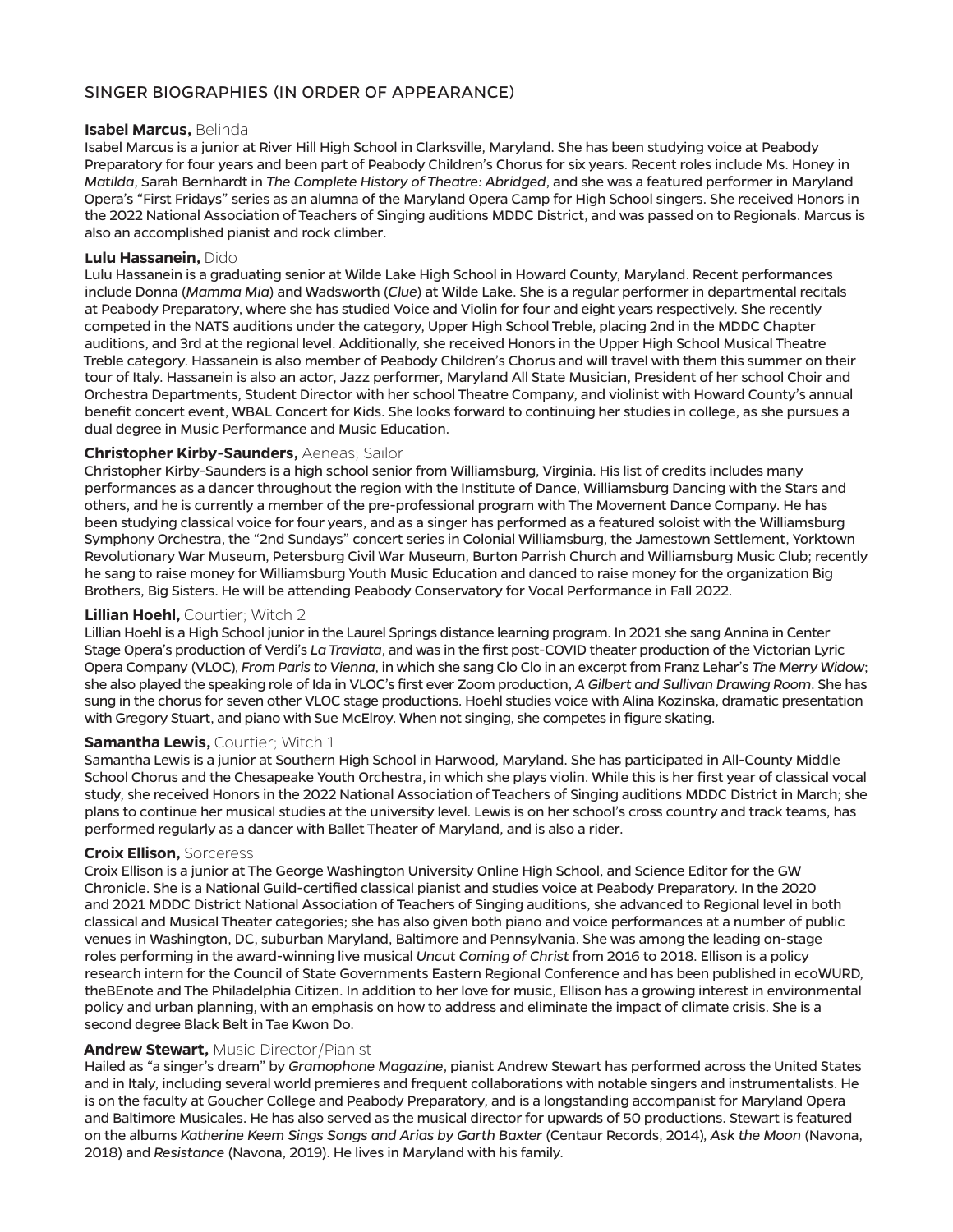# LIBERETTO

# **ACT I – The Palace**

# **Belinda**

 Shake the cloud from off your brow, Fate your wishes does allow; Empire growing, Pleasures flowing, Fortune smiles and so should you. Banish sorrow, banish care, Grief should ne'er approach the fair.

# **Dido**

 Ah! Belinda, I am pressed With torment not to be confessed Peace and I are strangers grown. I languish till my grief is known, Yet would not have it guessed.

# **Belinda**

Grief increases by concealing,

# **Dido**

Mine admits of no revealing.

# **Belinda**

 Then let me speak; the Trojan guest Into your tender thoughts has pressed; The greatest blessing Fate can give Our Carthage to secure and Troy revive.

# **Dido**

 Whence could so much virtue spring? What storms, what battles did he sing? Anchises' valour mixt with Venus' charms How soft in peace, and yet how fierce in arms!

#### **Belinda**

 A tale so strong and full of woe Might melt the rocks as well as you. What stubborn heart unmov'd could see Such distress, such piety?

# **Courtiers**

 Fear no danger to ensue, The Hero loves as well as you, Ever gentle, ever smiling, And the cares of life beguiling, Cupid strew your path with flowers Gather'd from Elysian bowers.

# **Belinda**

 See, your Royal Guest appears, How Godlike is the form he bears!

# **Aeneas**

 When, Royal Fair, shall I be blessed With cares of love and state distressed?

# **Dido**

Fate forbids what you pursue.

#### **Aeneas**

 Aeneas has no fate but you! Let Dido smile and I'll defy The feeble stroke of Destiny. If not for mine, for Empire's sake, Some pity on your lover take; Ah! make not, in a hopeless fire A hero fall, and Troy once more expire.

# **Belinda**

 Pursue thy conquest, Love; her eyes Confess the flame her tongue denies.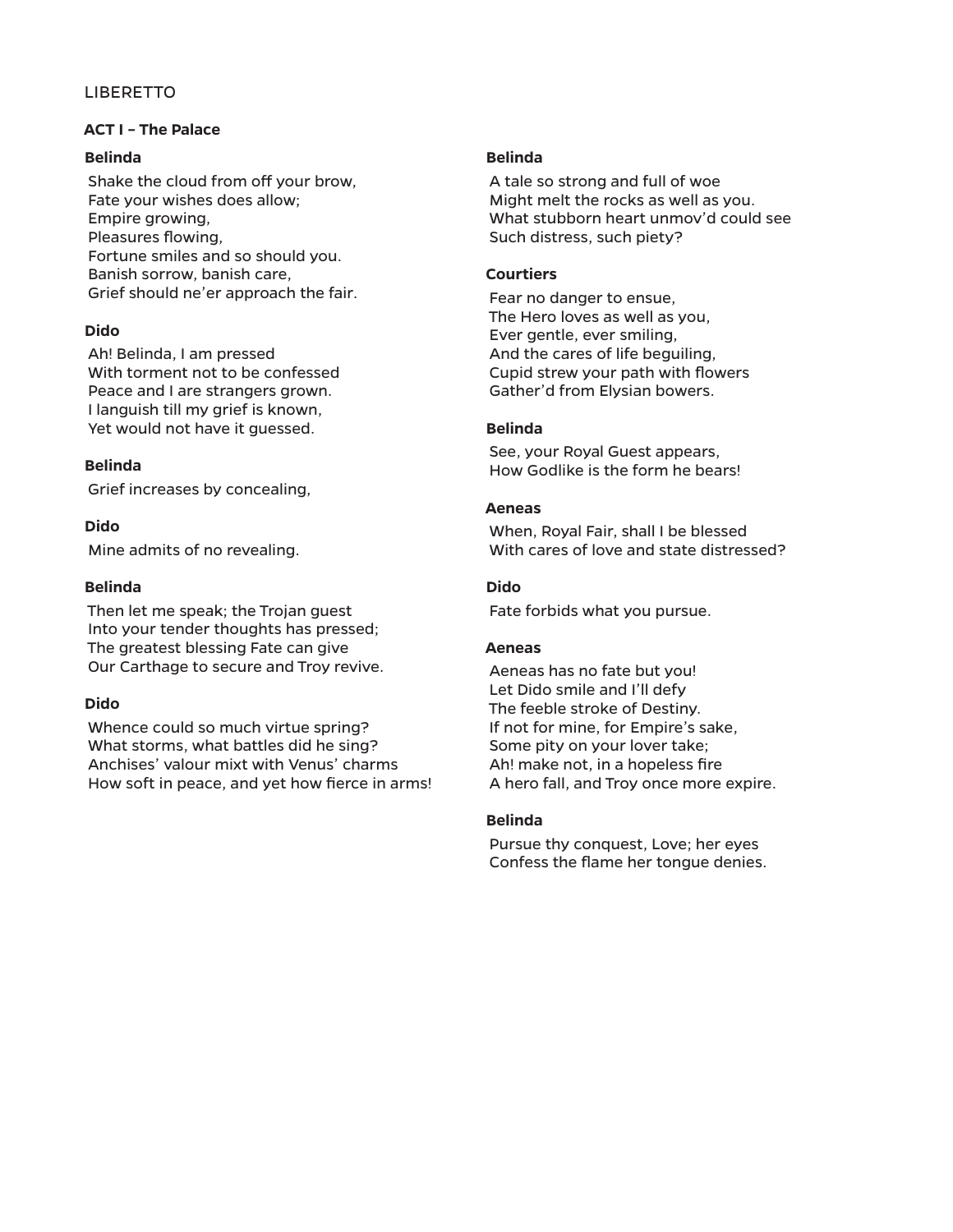# **Sorceress**

 Wayward sisters, you that fright The lonely traveller by night Who, like dismal ravens crying, Beat the windows of the dying, Appear! Appear at my call, and share in the fame Of a mischief shall make all Carthage flame. Appear! Appear!

# **First Witch**

Say, Beldam, say what's thy will.

# **Witches**

Ho, ho, ho, ho, ho, ho! [etc.]

# **Sorceress**

 The Queen of Carthage, whom we hate, As we do all in prosp'rous state, Ere sunset, shall most wretched prove, Depriv'd of fame, of life and love!

# **Two Witches**

 Ruin'd ere the set of sun? Tell us, how shall this be done?

# **Sorceress**

 The Trojan Prince, you know, is bound By Fate to seek Italian ground; The Queen and he are now in chase.

# **First Witch**

Hark! Hark! the cry comes on apace.

# **Sorceress**

 But, when they've done, my trusty Elf In form of Mercury himself As sent from Jove shall chide his stay, And charge him sail tonight with all his fleet away.

# **Witches**

Ho, ho, ho, ho, ho, ho! [etc.]

# **Two Witches**

 But ere we this perform, We'll conjure for a storm To mar their hunting sport And drive 'em back to court.

# **ACT II, Scene 1 – The Cave ACT II, Scene 2 – The Grove**

# **Belinda**

 Oft she visits this lov'd mountain, Oft she bathes her in this fountain; Here Actaeon met his fate, Pursued by his own hounds, And after mortal wounds Discover'd, discover'd too late.

# **Aeneas**

 Behold, upon my bending spear A monster's head stands bleeding, With tushes far exceeding Those did Venus' huntsman tear.

# **Dido**

 The skies are clouded, hark! how thunder Rends the mountain oaks assunder

# **Belinda**

Haste, haste to town….. haste haste to town!

# **ACT II, Scene 3 [The Spirit of the Sorceress descends to Aeneas]**

# **Spirit**

 Stay, Prince and hear great Jove's command; He summons thee this Night away.

# **Aeneas**

Tonight?

# **Spirit**

 Tonight thou must forsake this land, The Angry God will brook no longer stay. Jove commands thee, waste no more In Love's delights, those precious hours, Allow'd by th'Almighty Powers To gain th' Hesperian shore And ruined Troy restore.

# **Aeneas**

 Jove's commands shall be obey'd, Tonight our anchors shall be weighed. But ah! what language can I try My injur'd Queen to Pacify: No sooner she resigns her heart, But from her arms I'm forc'd to part. How can so hard a fate be took? One night enjoy'd, the next forsook. Yours be the blame, ye gods! For I Obey your will, but with more ease could die.